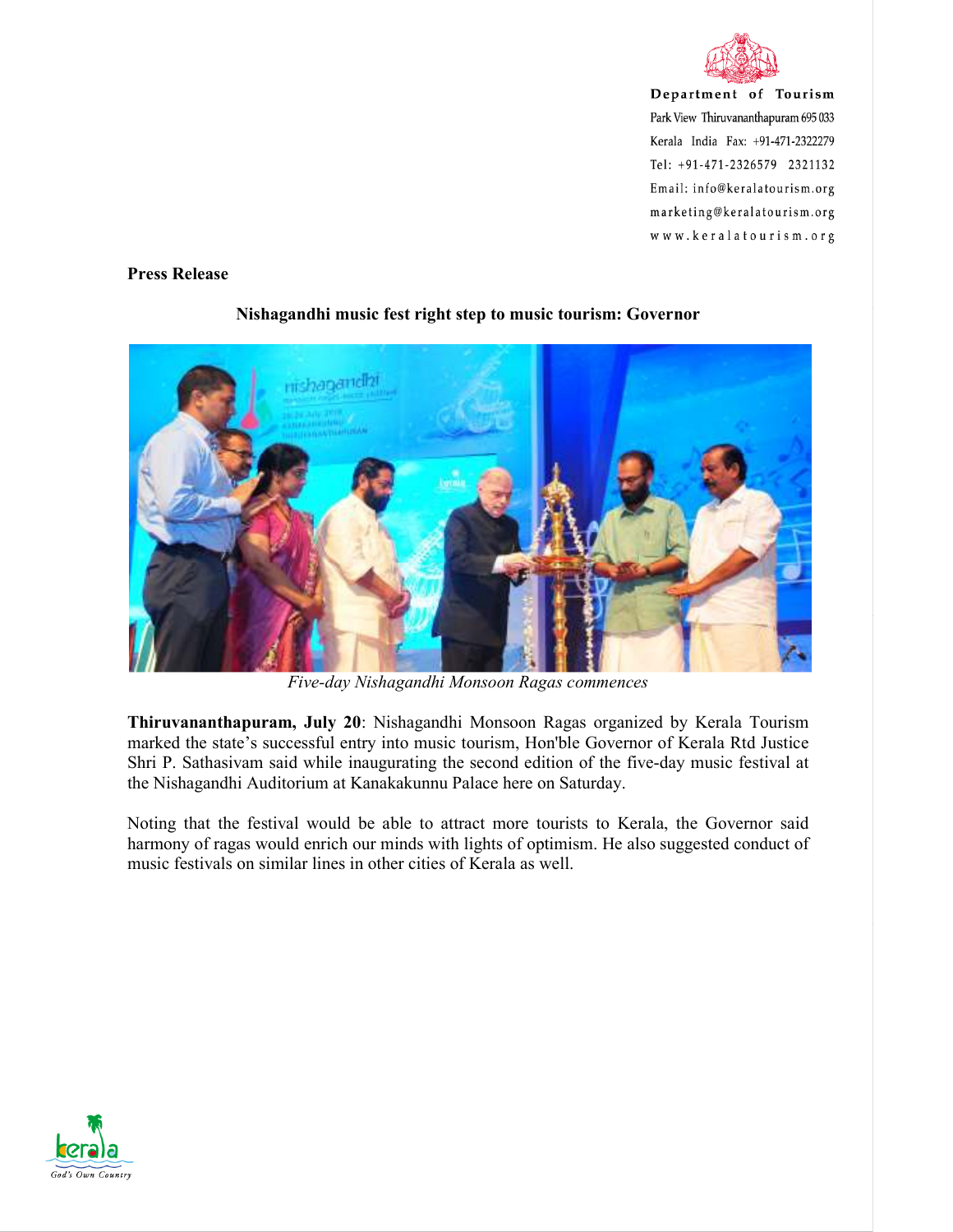

Department of Tourism Park View Thiruvananthapuram 695 033 Kerala India Fax: +91-471-2322279 Tel: +91-471-2326579 2321132 Email: info@keralatourism.org marketing@keralatourism.org www.keralatourism.org



Lauding the pivotal role of tourism in the state, Shri Sathasivam said "Our unity in diversity helped us make a strong comeback from the devastating floods and other natural disasters. Tourism has proved its unique character in the adverse situations."



Shri Kadakampally Surendran, Minister for Tourism, Cooperation and Devaswom, who presided over the function, elaborated on the tourism projects being planned across Kerala. "The Travancore Heritage Project is about to kick start this year. The Vellar Craft Village will be dedicated to the public soon."